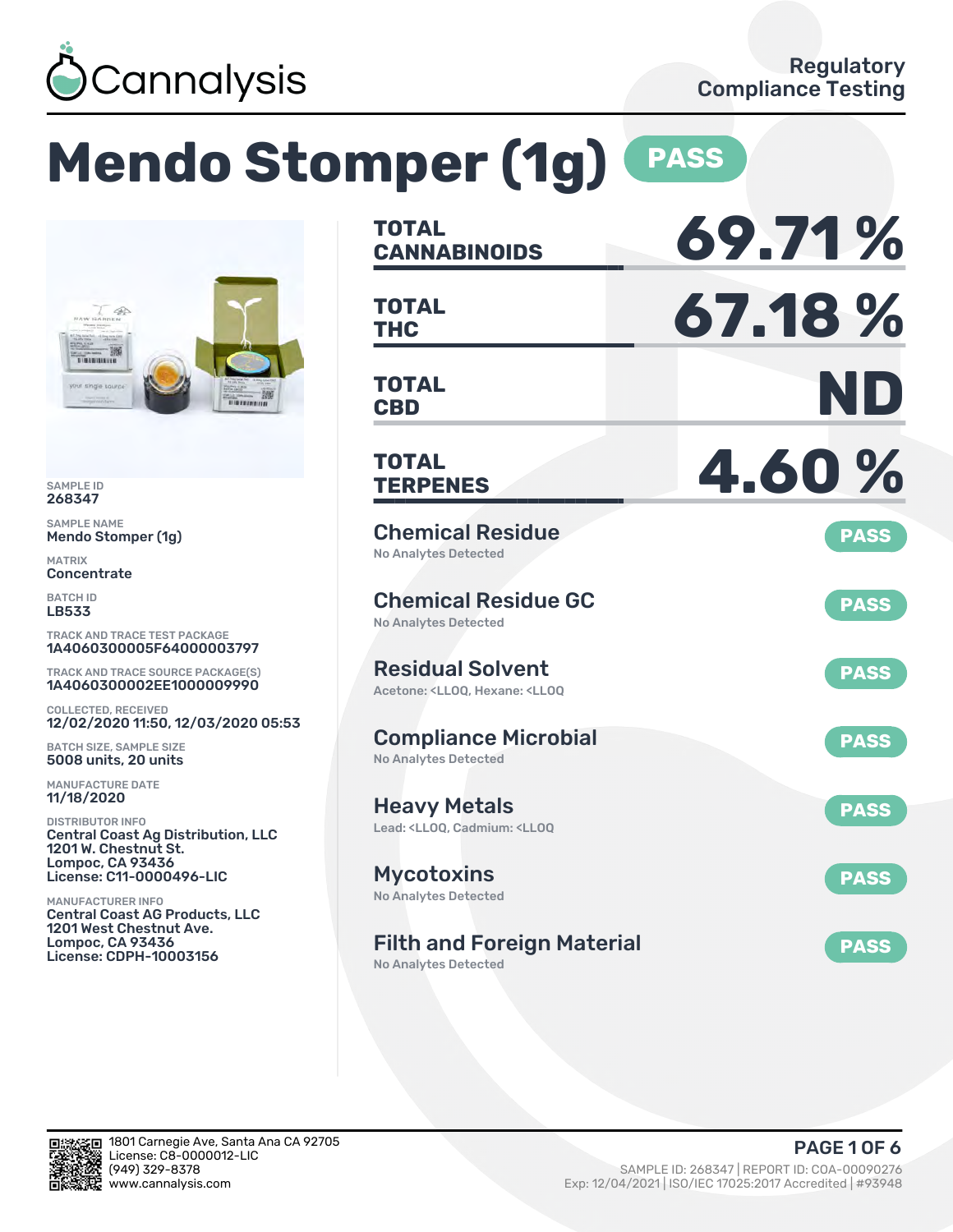

## CANNABINOID ANALYSIS

TOTAL THC,CBD, and CANNABINOIDS value(s) have been decarboxylated.

| TOTAL THC:          | 671.8 mg/g (67.18 %), 671.8 mg per package |
|---------------------|--------------------------------------------|
| TOTAL CBD:          | ND.                                        |
| TOTAL CANNABINOIDS: | 697.1 mg/g (69.71%)                        |

UNIT OF MEASUREMENT: Milligrams per Gram(mg/g)

| <b>ANALYTE</b> | <b>RESULT</b>        | LOD    | <b>LLOO</b> | <b>ANALYTE</b>   | <b>RESULT</b>         | LOD    | <b>LLOO</b> |
|----------------|----------------------|--------|-------------|------------------|-----------------------|--------|-------------|
| THCa           | 736.1 mg/g (73.61%)  | 0.2000 | 0.4000      | CBD <sub>v</sub> | <b>ND</b>             | 0.2000 | 0.4000      |
| D9THC          | 26.28 mg/g (2.628 %) | 0.2000 | 0.4000      | CBGa             | 22.41 mg/g (2.241%)   | 0.2000 | 0.4000      |
| D8THC          | <b>ND</b>            | 0.2000 | 0.4000      | <b>CBG</b>       | 5.625 mg/g (0.5625 %) | 0.2000 | 0.4000      |
| THCv           | <b>ND</b>            | 0.2000 | 0.4000      | CBN              | <b>ND</b>             | 0.2000 | 0.4000      |
| CBDa           | <b>ND</b>            | 0.2000 | 0.4000      | CBC              | <b>ND</b>             | 0.2000 | 0.4000      |
| CBD            | <b>ND</b>            | 0.2000 | 0.4000      |                  |                       |        |             |

#### ADDITIONAL INFORMATION

| Method:              | SOP-TECH-001 | Sample Prepped: 12/03/2020 19:10  | Sample Approved: 12/04/2020 14:30  |  |
|----------------------|--------------|-----------------------------------|------------------------------------|--|
| Instrument: UPLC-DAD |              | Sample Analyzed: 12/03/2020 19:11 | Prep-Analytical Batch: 24043-18672 |  |



## TERPENE ANALYSIS

| UNIT OF MEASUREMENT: | Milligrams per Gram(mg/g) |
|----------------------|---------------------------|
|                      |                           |

| <b>ANALYTE</b>   | <b>RESULT</b>                                                                                                             | LOD    | <b>LLOQ</b> | <b>ANALYTE</b>         | <b>RESULT</b>                                      | <b>LOD</b> | <b>LLOQ</b> |
|------------------|---------------------------------------------------------------------------------------------------------------------------|--------|-------------|------------------------|----------------------------------------------------|------------|-------------|
| 3-Carene         | <b>ND</b>                                                                                                                 | 0.5000 | 1.000       | Alpha bisabolol        | 1.014 mg/g $(0.1014\%)$                            | 0.5000     | 1.000       |
| Alpha cedrene    | <b>ND</b>                                                                                                                 | 0.5000 | 1.000       | Alpha humulene         | 3.495 mg/g (0.3495 %)                              | 0.5000     | 1.000       |
| Alpha pinene     | <lloq< td=""><td>0.5000</td><td>1.000</td><td>Alpha terpinene</td><td><b>ND</b></td><td>0.5000</td><td>1.000</td></lloq<> | 0.5000 | 1.000       | Alpha terpinene        | <b>ND</b>                                          | 0.5000     | 1.000       |
| Alpha terpineol  | $0.8528$ mg/g $(0.0853%)$                                                                                                 | 0.3300 | 0.6500      | Beta caryophyllene     | 13.26 mg/g (1.326 %)                               | 0.5000     | 1.000       |
| Beta myrcene     | 9.880 mg/g (0.9880 %)                                                                                                     | 0.5000 | 1.000       | Beta pinene            | <lloq< td=""><td>0.6100</td><td>1.210</td></lloq<> | 0.6100     | 1.210       |
| Borneol          | <b>ND</b>                                                                                                                 | 0.5000 | 1.000       | Camphene               | <b>ND</b>                                          | 0.5000     | 1.000       |
| Camphor          | <b>ND</b>                                                                                                                 | 0.5000 | 1.000       | Caryophyllene oxide ND |                                                    | 0.5000     | 1.000       |
| Cedrol           | <b>ND</b>                                                                                                                 | 0.5000 | 1.000       | Cis nerolidol          | <b>ND</b>                                          | 0.5000     | 1.000       |
| Eucalyptol       | <b>ND</b>                                                                                                                 | 0.5000 | 1.000       | Fenchol                | <lloq< td=""><td>0.5000</td><td>1.000</td></lloq<> | 0.5000     | 1.000       |
| Fenchone         | <b>ND</b>                                                                                                                 | 0.5000 | 1.000       | Gamma terpinene        | <b>ND</b>                                          | 0.5000     | 1.000       |
| Gamma terpineol  | <b>ND</b>                                                                                                                 | 0.1000 | 0.2100      | Geranyl acetate        | <b>ND</b>                                          | 0.5000     | 1.000       |
| Guaiol           | 1.769 mg/g (0.1769 %)                                                                                                     | 0.5000 | 1.000       | Isoborneol             | <b>ND</b>                                          | 0.5000     | 1.000       |
| Isopulegol       | <b>ND</b>                                                                                                                 | 0.5000 | 1.000       | Limonene               | 5.031 mg/g (0.5031%)                               | 0.5000     | 1.000       |
| Linalool         | 2.175 mg/g (0.2175 %)                                                                                                     | 0.5000 | 1.000       | Menthol                | <b>ND</b>                                          | 0.5000     | 1.000       |
| Ocimene 1        | <b>ND</b>                                                                                                                 | 0.1600 | 0.3100      | Ocimene 2              | 1.912 mg/g $(0.1912 \%)$                           | 0.3500     | 0.6900      |
| P-cymene         | <b>ND</b>                                                                                                                 | 0.5200 | 1.050       | P-mentha-1,5-diene ND  |                                                    | 0.5000     | 1.000       |
| Pulegone         | <b>ND</b>                                                                                                                 | 0.5000 | 1.000       | Sabinene               | <b>ND</b>                                          | 0.5000     | 1.000       |
| Sabinene hydrate | <b>ND</b>                                                                                                                 | 0.5000 | 1.000       | Terpinolene            | 5.394 mg/g (0.5394 %)                              | 0.5000     | 1.000       |
|                  | Trans beta farnesene1.220 mg/g (0.1220 %)                                                                                 | 0.5000 | 1.000       | Trans nerolidol        | <lloq< td=""><td>0.5000</td><td>1.000</td></lloq<> | 0.5000     | 1.000       |
| Valencene        | <b>ND</b>                                                                                                                 | 0.5000 | 1.000       |                        |                                                    |            |             |

#### ADDITIONAL INFORMATION

| Method:     | SOP-TECH  |
|-------------|-----------|
| Instrument: | GC-MS-FIL |

Method: SOP-TECH-027 Sample Prepped: 12/03/2020 16:19 Sample Approved: 12/04/2020 15:41 Instrument: GC-MS-FID Sample Analyzed: 12/03/2020 16:20 Prep-Analytical Batch: 24033-18658



1801 Carnegie Ave, Santa Ana CA 92705 License: C8-0000012-LIC<br>(949) 329-8378

### PAGE 2 OF 6

(949) 329-8378 SAMPLE ID: 268347 | REPORT ID: COA-00090276 Exp: 12/04/2021 | ISO/IEC 17025:2017 Accredited | #93948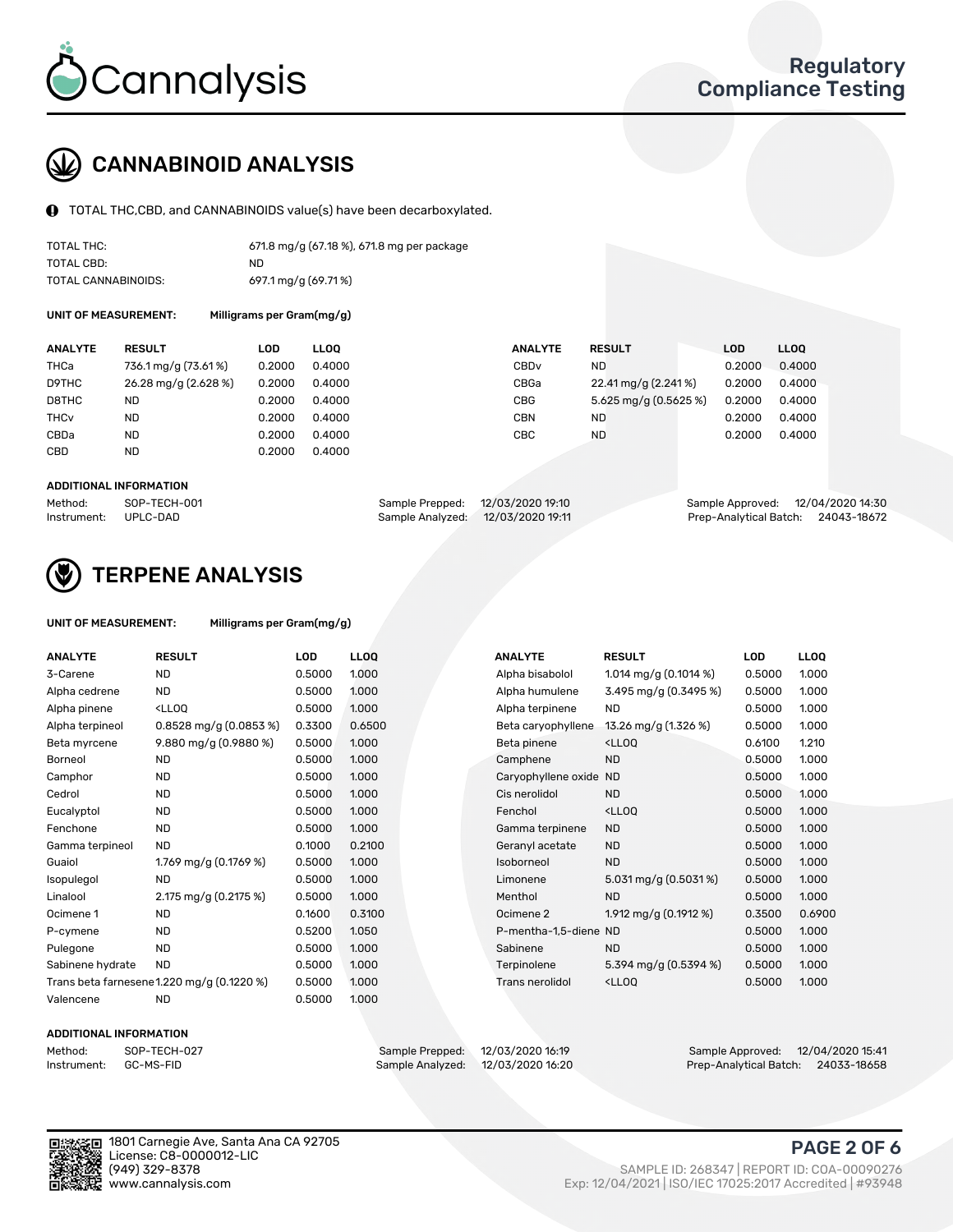

## CHEMICAL RESIDUE ANALYSIS PASS

UNIT OF MEASUREMENT: Micrograms per Gram(ug/g)

| <b>ANALYTE</b>    | <b>RESULT</b> | LOD    | LLOQ   | <b>ACTION LEVEL</b> |      | <b>ANALYTE</b>      | <b>RESULT</b> | LOD    | <b>LLOQ</b> | <b>ACTION LEVEL</b> |      |
|-------------------|---------------|--------|--------|---------------------|------|---------------------|---------------|--------|-------------|---------------------|------|
| Abamectin         | <b>ND</b>     | 0.0200 | 0.0400 | 0.1000              | Pass | Acephate            | <b>ND</b>     | 0.0200 | 0.0400      | 0.1000              | Pass |
| Acequinocyl       | <b>ND</b>     | 0.0200 | 0.0400 | 0.1000              | Pass | Acetamiprid         | <b>ND</b>     | 0.0200 | 0.0400      | 0.1000              | Pass |
| Aldicarb          | <b>ND</b>     | 0.0200 | 0.0400 | 0.0                 | Pass | Azoxystrobin        | <b>ND</b>     | 0.0200 | 0.0400      | 0.1000              | Pass |
| <b>Bifenazate</b> | <b>ND</b>     | 0.0200 | 0.0400 | 0.1000              | Pass | <b>Bifenthrin</b>   | <b>ND</b>     | 0.0200 | 0.0400      | 3.000               | Pass |
| <b>Boscalid</b>   | <b>ND</b>     | 0.0200 | 0.0400 | 0.1000              | Pass | Carbaryl            | <b>ND</b>     | 0.0200 | 0.0400      | 0.5000              | Pass |
| Carbofuran        | <b>ND</b>     | 0.0200 | 0.0400 | 0.0                 | Pass | Chlorantraniliprole | <b>ND</b>     | 0.0200 | 0.0400      | 10.00               | Pass |
| Clofentezine      | <b>ND</b>     | 0.0200 | 0.0400 | 0.1000              | Pass | Coumaphos           | <b>ND</b>     | 0.0200 | 0.0400      | 0.0                 | Pass |
| Cyfluthrin        | <b>ND</b>     | 0.4000 | 1.000  | 2.000               | Pass | Cypermethrin        | <b>ND</b>     | 0.4000 | 1.000       | 1.000               | Pass |
| Daminozide        | <b>ND</b>     | 0.0200 | 0.0400 | 0.0                 | Pass | Diazinon            | <b>ND</b>     | 0.0200 | 0.0400      | 0.1000              | Pass |
| Dichlorvos        | <b>ND</b>     | 0.0200 | 0.0400 | 0.0                 | Pass | Dimethoate          | <b>ND</b>     | 0.0200 | 0.0400      | 0.0                 | Pass |
| Dimethomorph      | <b>ND</b>     | 0.0200 | 0.0400 | 2.000               | Pass | Ethoprophos         | <b>ND</b>     | 0.0200 | 0.0400      | 0.0                 | Pass |
| Etofenprox        | <b>ND</b>     | 0.0200 | 0.0400 | 0.0                 | Pass | Etoxazole           | <b>ND</b>     | 0.0200 | 0.0400      | 0.1000              | Pass |
| Fenhexamid        | <b>ND</b>     | 0.0200 | 0.0400 | 0.1000              | Pass | Fenoxycarb          | <b>ND</b>     | 0.0200 | 0.0400      | 0.0                 | Pass |
| Fenpyroximate     | <b>ND</b>     | 0.0200 | 0.0400 | 0.1000              | Pass | Fipronil            | <b>ND</b>     | 0.0400 | 0.1000      | 0.0                 | Pass |
| Flonicamid        | <b>ND</b>     | 0.0200 | 0.0400 | 0.1000              | Pass | Fludioxonil         | <b>ND</b>     | 0.0200 | 0.0400      | 0.1000              | Pass |
| Hexythiazox       | <b>ND</b>     | 0.0200 | 0.0400 | 0.1000              | Pass | Imazalil            | <b>ND</b>     | 0.0200 | 0.0400      | 0.0                 | Pass |
| Imidacloprid      | <b>ND</b>     | 0.0200 | 0.0400 | 5.000               | Pass | Kresoxim methyl     | <b>ND</b>     | 0.0200 | 0.0400      | 0.1000              | Pass |
| Malathion         | <b>ND</b>     | 0.0200 | 0.0400 | 0.5000              | Pass | Metalaxyl           | <b>ND</b>     | 0.0200 | 0.0400      | 2.000               | Pass |
| Methiocarb        | <b>ND</b>     | 0.0200 | 0.0400 | 0.0                 | Pass | Methomyl            | <b>ND</b>     | 0.0200 | 0.0400      | 1.000               | Pass |
| Mevinphos         | <b>ND</b>     | 0.0200 | 0.0400 | 0.0                 | Pass | Myclobutanil        | <b>ND</b>     | 0.0200 | 0.0400      | 0.1000              | Pass |
| Naled             | <b>ND</b>     | 0.0200 | 0.0400 | 0.1000              | Pass | Oxamyl              | <b>ND</b>     | 0.0200 | 0.0400      | 0.5000              | Pass |
| Paclobutrazol     | <b>ND</b>     | 0.0200 | 0.0400 | 0.0                 | Pass | Permethrins         | <b>ND</b>     | 0.0400 | 0.1000      | 0.5000              | Pass |
| Phosmet           | <b>ND</b>     | 0.0200 | 0.0400 | 0.1000              | Pass | Piperonyl butoxide  | <b>ND</b>     | 0.0200 | 0.0400      | 3.000               | Pass |
| Prallethrin       | <b>ND</b>     | 0.0200 | 0.0400 | 0.1000              | Pass | Propiconazole       | <b>ND</b>     | 0.0200 | 0.0400      | 0.1000              | Pass |
| Propoxur          | <b>ND</b>     | 0.0200 | 0.0400 | 0.0                 | Pass | Pyrethrins          | <b>ND</b>     | 0.0200 | 0.0400      | 0.5000              | Pass |
| Pyridaben         | <b>ND</b>     | 0.0200 | 0.0400 | 0.1000              | Pass | Spinetoram          | <b>ND</b>     | 0.0200 | 0.0400      | 0.1000              | Pass |
| Spinosad          | <b>ND</b>     | 0.0300 | 0.0700 | 0.1000              | Pass | Spiromesifen        | <b>ND</b>     | 0.0200 | 0.0400      | 0.1000              | Pass |
| Spirotetramat     | <b>ND</b>     | 0.0200 | 0.0400 | 0.1000              | Pass | Spiroxamine         | <b>ND</b>     | 0.0200 | 0.0400      | 0.0                 | Pass |
| Tebuconazole      | <b>ND</b>     | 0.0200 | 0.0400 | 0.1000              | Pass | Thiacloprid         | <b>ND</b>     | 0.0200 | 0.0400      | 0.0                 | Pass |
| Thiamethoxam      | <b>ND</b>     | 0.0200 | 0.0400 | 5.000               | Pass | Trifloxystrobin     | <b>ND</b>     | 0.0200 | 0.0400      | 0.1000              | Pass |
|                   |               |        |        |                     |      |                     |               |        |             |                     |      |

#### ADDITIONAL INFORMATION

Method: SOP-TECH-002 Sample Prepped: 12/03/2020 18:11 Sample Approved: 12/04/2020 19:16 Instrument: LC-MS/MS Sample Analyzed: 12/03/2020 18:18 Prep-Analytical Batch: 24039-18667



PAGE 3 OF 6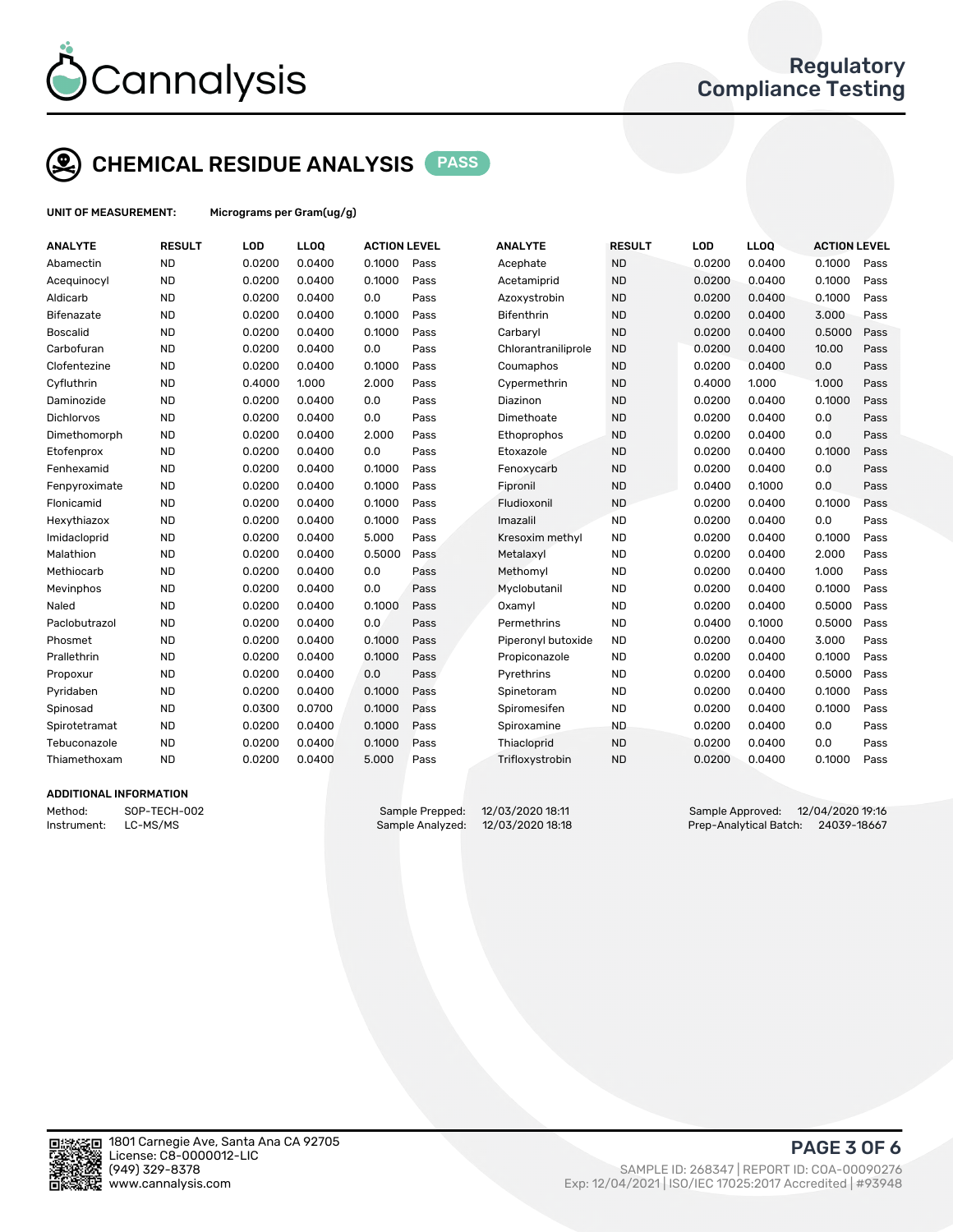

## CHEMICAL RESIDUE GC ANALYSIS PASS

| UNIT OF MEASUREMENT: | Micro |
|----------------------|-------|
|----------------------|-------|

ograms per Gram(ug/g)

| <b>ANALYTE</b>                                          | <b>RESULT</b>            | LOD    | <b>LLOO</b> | <b>ACTION LEVEL</b> |                                     | <b>ANALYTE</b>                       | <b>RESULT</b> | LOD              | <b>LLOO</b>            | <b>ACTION LEVEL</b>             |      |
|---------------------------------------------------------|--------------------------|--------|-------------|---------------------|-------------------------------------|--------------------------------------|---------------|------------------|------------------------|---------------------------------|------|
| Captan                                                  | <b>ND</b>                | 0.1000 | 0.2000      | 0.7000              | Pass                                | Chlordane                            | <b>ND</b>     | 0.0109           | 0.0136                 | 0.0                             | Pass |
| Methyl parathion                                        | <b>ND</b>                | 0.0400 | 0.1000      | 0.0                 | Pass                                | <b>PCNB</b>                          | <b>ND</b>     | 0.0200           | 0.0400                 | 0.1000                          | Pass |
| Chlorfenapyr                                            | <b>ND</b>                | 0.0800 | 0.1000      | 0.0                 | Pass                                | Chlorpyrifos                         | <b>ND</b>     | 0.0800           | 0.1000                 | 0.0                             | Pass |
| <b>ADDITIONAL INFORMATION</b><br>Method:<br>Instrument: | SOP-TECH-010<br>GC-MS/MS |        |             |                     | Sample Prepped:<br>Sample Analyzed: | 12/03/2020 18:11<br>12/03/2020 18:18 |               | Sample Approved: | Prep-Analytical Batch: | 12/04/2020 16:54<br>24040-18668 |      |

## RESIDUAL SOLVENT ANALYSIS PASS

UNIT OF MEASUREMENT: Micrograms per Gram(ug/g)

| <b>ANALYTE</b>       | <b>RESULT</b>                                                                                                                                                                          | LOD    | <b>LLOO</b> | <b>ACTION LEVEL</b> |      | <b>ANALYTE</b>           | <b>RESULT</b> | <b>LOD</b> | <b>LLOO</b> | <b>ACTION LEVEL</b> |      |
|----------------------|----------------------------------------------------------------------------------------------------------------------------------------------------------------------------------------|--------|-------------|---------------------|------|--------------------------|---------------|------------|-------------|---------------------|------|
| Acetone              | <lloq< td=""><td>5.000</td><td>250.0</td><td>5000</td><td>Pass</td><td>Acetonitrile</td><td><b>ND</b></td><td>5.000</td><td>50.00</td><td>410.0</td><td>Pass</td></lloq<>              | 5.000  | 250.0       | 5000                | Pass | Acetonitrile             | <b>ND</b>     | 5.000      | 50.00       | 410.0               | Pass |
| Benzene              | <b>ND</b>                                                                                                                                                                              | 0.5000 | 1.000       | 1.000               | Pass | <b>Butane</b>            | <b>ND</b>     | 76.80      | 96.00       | 5000                | Pass |
| Chloroform           | <b>ND</b>                                                                                                                                                                              | 0.5000 | 1.000       | 1.000               | Pass | Ethanol                  | <b>ND</b>     | 10.00      | 50.00       | 5000                | Pass |
| <b>Ethyl Acetate</b> | <b>ND</b>                                                                                                                                                                              | 5.000  | 50.00       | 5000                | Pass | <b>Ethyl Ether</b>       | <b>ND</b>     | 25.00      | 50.00       | 5000                | Pass |
| Ethylene oxide       | <b>ND</b>                                                                                                                                                                              | 0.5000 | 1.000       | 1.000               | Pass | Heptane                  | <b>ND</b>     | 1.000      | 5.000       | 5000                | Pass |
| Hexane               | <lloo< td=""><td>0.5000</td><td>5.000</td><td>290.0</td><td>Pass</td><td><b>Isopropyl Alcohol</b></td><td><b>ND</b></td><td>5.000</td><td>50.00</td><td>5000</td><td>Pass</td></lloo<> | 0.5000 | 5.000       | 290.0               | Pass | <b>Isopropyl Alcohol</b> | <b>ND</b>     | 5.000      | 50.00       | 5000                | Pass |
| Methanol             | <b>ND</b>                                                                                                                                                                              | 10.00  | 50.00       | 3000                | Pass | Methylene chloride       | <b>ND</b>     | 0.5000     | 1.000       | 1.000               | Pass |
| Pentane              | <b>ND</b>                                                                                                                                                                              | 1.000  | 50.00       | 5000                | Pass | Propane                  | <b>ND</b>     | 16.00      | 20.00       | 5000                | Pass |
| Toluene              | <b>ND</b>                                                                                                                                                                              | 0.5000 | 1.000       | 890.0               | Pass | Xvlenes                  | <b>ND</b>     | 6.000      | 100.0       | 2170                | Pass |
| Trichloroethylene    | <b>ND</b>                                                                                                                                                                              | 0.2500 | 1.000       | 1.000               | Pass | 1.2-Dichloroethane       | <b>ND</b>     | 0.5000     | 1.000       | 1.000               | Pass |

#### ADDITIONAL INFORMATION

Method: SOP-TECH-021 Sample Prepped: 12/03/2020 20:24 Sample Approved: 12/04/2020 18:07<br>Sample Analyzed: 12/03/2020 21:38 Prep-Analytical Batch: 24048-18681 Prep-Analytical Batch: 24048-18681



UNIT OF MEASUREMENT: Cycle Threshold (Ct)

| <b>ANALYTE</b>                        | <b>RESULT</b> | LOD   | <b>LLOO</b> |                                     | <b>ACTION LEVEL</b> | <b>ANALYTE</b>   | <b>RESULT</b>                        | LOD   | <b>LLOO</b>            |     | <b>ACTION LEVEL</b> |
|---------------------------------------|---------------|-------|-------------|-------------------------------------|---------------------|------------------|--------------------------------------|-------|------------------------|-----|---------------------|
| A.fumigatus                           | <b>ND</b>     | 33.00 | 0.0         | 0.0                                 | Pass                | A. flavus        | <b>ND</b>                            | 33.00 | 0.0                    | 0.0 | Pass                |
| A. niger                              | <b>ND</b>     | 33.00 | 0.0         | 0.0                                 | Pass                | A. terreus       | <b>ND</b>                            | 33.00 | 0.0                    | 0.0 | Pass                |
| <b>STEC</b>                           | <b>ND</b>     | 33.00 | 0.0         | 0.0                                 | Pass                | Salmonella spp   | <b>ND</b>                            | 33.00 | 0.0                    | 0.0 | Pass                |
| ADDITIONAL INFORMATION                |               |       |             |                                     |                     |                  |                                      |       |                        |     |                     |
| SOP-TECH-016, SOP-TECH-022<br>Method: |               |       |             | 12/04/2020 06:21<br>Sample Prepped: |                     |                  | 12/04/2020 13:32<br>Sample Approved: |       |                        |     |                     |
| Instrument:                           | aPCR          |       |             |                                     | Sample Analyzed:    | 12/04/2020 06:32 |                                      |       | Prep-Analytical Batch: |     | 24035-18686         |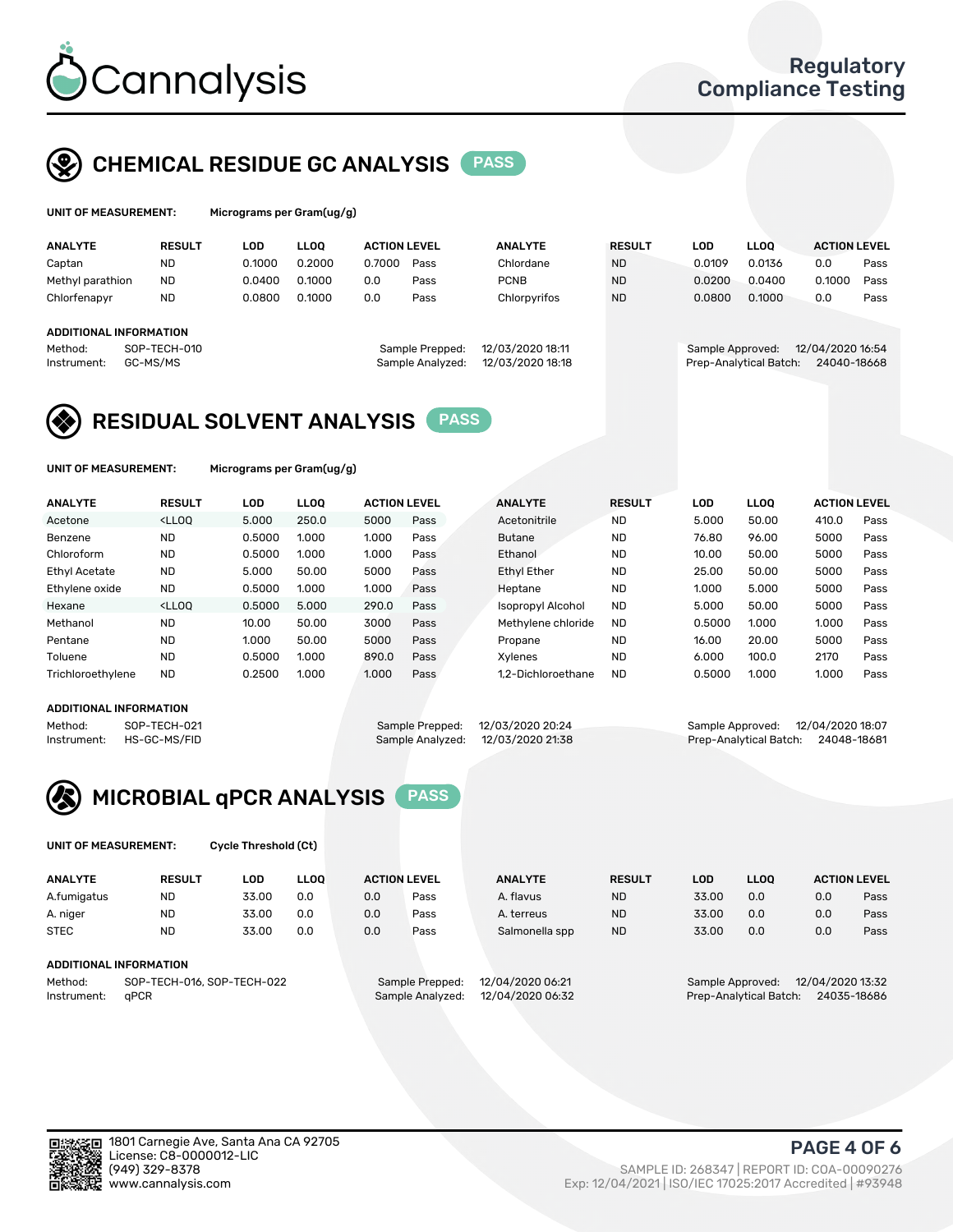

 $U$ UNIT OF MEASUREMENT: Micrograms per Gram(ug/g)



| <b>ANALYTE</b>                                         | <b>RESULT</b>                                                                                                                                                               | <b>LOD</b> | <b>LLOO</b> | <b>ACTION LEVEL</b> |                                      | <b>ANALYTE</b> | <b>RESULT</b>                                                                   | <b>LOD</b>                           | LLOO <sup>1</sup>      | <b>ACTION LEVEL</b> |      |  |
|--------------------------------------------------------|-----------------------------------------------------------------------------------------------------------------------------------------------------------------------------|------------|-------------|---------------------|--------------------------------------|----------------|---------------------------------------------------------------------------------|--------------------------------------|------------------------|---------------------|------|--|
| Arsenic                                                | <b>ND</b>                                                                                                                                                                   | 0.0200     | 0.0500      | 0.2000              | Pass                                 | Cadmium        | <lloq< td=""><td>0.0050</td><td>0.0500</td><td>0.2000</td><td>Pass</td></lloq<> | 0.0050                               | 0.0500                 | 0.2000              | Pass |  |
| Lead                                                   | <lloo< th=""><th>0.0100</th><th>0.0500</th><th>0.5000</th><th>Pass</th><th>Mercury</th><th><b>ND</b></th><th>0.0030</th><th>0.0500</th><th>0.1000</th><th>Pass</th></lloo<> | 0.0100     | 0.0500      | 0.5000              | Pass                                 | Mercury        | <b>ND</b>                                                                       | 0.0030                               | 0.0500                 | 0.1000              | Pass |  |
|                                                        |                                                                                                                                                                             |            |             |                     |                                      |                |                                                                                 |                                      |                        |                     |      |  |
| <b>ADDITIONAL INFORMATION</b>                          |                                                                                                                                                                             |            |             |                     |                                      |                |                                                                                 |                                      |                        |                     |      |  |
| SOP-TECH-013<br>Method:                                |                                                                                                                                                                             |            |             |                     | 12/04/2020 09:00<br>Sample Prepped:  |                |                                                                                 | 12/04/2020 14:48<br>Sample Approved: |                        |                     |      |  |
| ICP-MS<br>Instrument:                                  |                                                                                                                                                                             |            |             |                     | 12/04/2020 10:33<br>Sample Analyzed: |                |                                                                                 |                                      | Prep-Analytical Batch: | 24068-18693         |      |  |
|                                                        |                                                                                                                                                                             |            |             |                     |                                      |                |                                                                                 |                                      |                        |                     |      |  |
|                                                        |                                                                                                                                                                             |            |             |                     |                                      |                |                                                                                 |                                      |                        |                     |      |  |
| <b>MYCOTOXINS ANALYSIS</b>                             |                                                                                                                                                                             |            |             |                     |                                      |                |                                                                                 |                                      |                        |                     |      |  |
|                                                        |                                                                                                                                                                             |            |             |                     |                                      |                |                                                                                 |                                      |                        |                     |      |  |
| UNIT OF MEASUREMENT:<br>Micrograms per Kilogram(ug/kg) |                                                                                                                                                                             |            |             |                     |                                      |                |                                                                                 |                                      |                        |                     |      |  |
|                                                        |                                                                                                                                                                             |            |             |                     |                                      |                |                                                                                 |                                      |                        |                     |      |  |
|                                                        |                                                                                                                                                                             |            |             |                     |                                      |                |                                                                                 |                                      |                        |                     |      |  |

| <b>ANALYTE</b>          | <b>RESULT</b>                 | LOD             | LLOO             | <b>ACTION LEVEL</b> | <b>ANALYTE</b>   | <b>RESULT</b> | LOD.             | LLOQ  | <b>ACTION LEVEL</b> |      |
|-------------------------|-------------------------------|-----------------|------------------|---------------------|------------------|---------------|------------------|-------|---------------------|------|
| Aflatoxin B1            | ND                            | 1.000           | 2.000            | N/A                 | Aflatoxin B2     | <b>ND</b>     | 2.000            | 5.000 |                     | N/A  |
| Aflatoxin G1            | <b>ND</b>                     | 2.000           | 5.000            | N/A                 | Aflatoxin G2     | <b>ND</b>     | 2.000            | 5.000 |                     | N/A  |
| <b>Total Aflatoxins</b> | <b>ND</b>                     | 10.00           | 14.00            | 20.00<br>Pass       | Ochratoxin A     | <b>ND</b>     | 1.000            | 2.000 | 20.00               | Pass |
|                         |                               |                 |                  |                     |                  |               |                  |       |                     |      |
|                         | <b>ADDITIONAL INFORMATION</b> |                 |                  |                     |                  |               |                  |       |                     |      |
| Method:<br>SOP-TECH-020 |                               | Sample Prepped: | 12/03/2020 18:18 |                     | Sample Approved: |               | 12/04/2020 17:05 |       |                     |      |
|                         |                               |                 |                  |                     |                  |               |                  |       |                     |      |

Instrument: LC-MS/MS Sample Analyzed: 12/03/2020 20:22 Prep-Analytical Batch: 24044-18677

#### FILTH & FOREIGN MATERIAL ANALYSIS PASS Q

UNIT OF MEASUREMENT: Filth and Foreign Matter (%, #/3g)

| <b>ANALYTE</b>                                              | <b>RESULT</b> | LOD | <b>LLOO</b> | <b>ACTION LEVEL</b> |                                     | <b>ANALYTE</b>                       | <b>RESULT</b> | LOD | <b>LLOO</b> | <b>ACTION LEVEL</b>                                                           |      |  |  |
|-------------------------------------------------------------|---------------|-----|-------------|---------------------|-------------------------------------|--------------------------------------|---------------|-----|-------------|-------------------------------------------------------------------------------|------|--|--|
| IF RH ME                                                    | <b>ND</b>     | 0.0 | 0.0         | 1.000               | Pass                                | <b>IFM</b>                           | <b>ND</b>     | 0.0 | 0.0         | 25.00                                                                         | Pass |  |  |
| Mold                                                        | <b>ND</b>     | 0.0 | 0.0         | 25.00               | Pass                                | <b>SSCD</b>                          | <b>ND</b>     | 0.0 | 0.0         | 25.00                                                                         | Pass |  |  |
| ADDITIONAL INFORMATION                                      |               |     |             |                     |                                     |                                      |               |     |             |                                                                               |      |  |  |
| Method:<br>SOP-TECH-009<br>Instrument:<br>Visual Inspection |               |     |             |                     | Sample Prepped:<br>Sample Analyzed: | 12/03/2020 19:33<br>12/03/2020 20:14 |               |     |             | 12/03/2020 20:29<br>Sample Approved:<br>Prep-Analytical Batch:<br>24049-18673 |      |  |  |



PAGE 5 OF 6